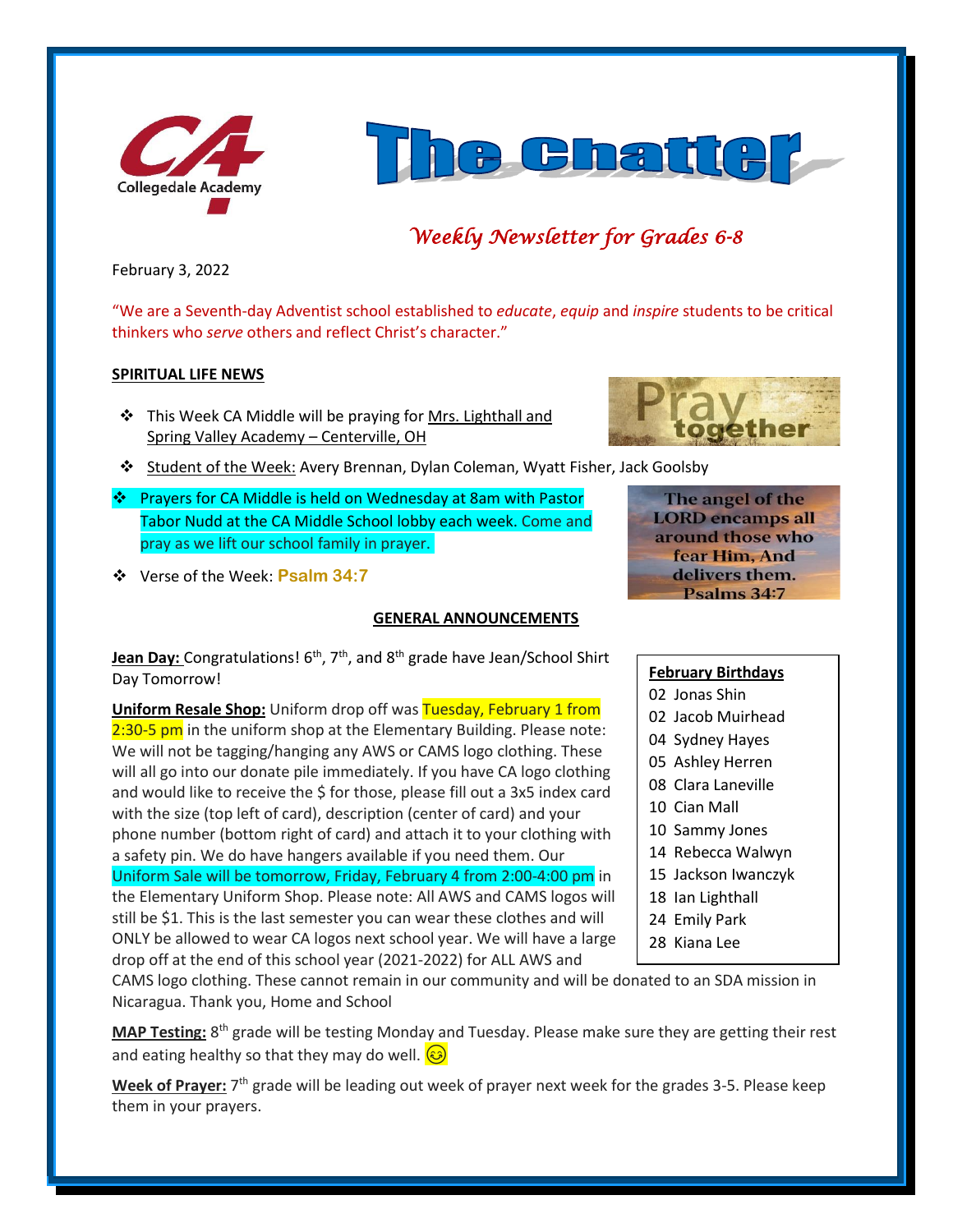**Spirit Day: Sports** is on Friday, February 11

**YIELD Vespers:** Friday, February 11

**Art Contest:** Entries due Friday, February 11

**President's Day:** No School on Monday, February 21

**Women's Ministries:** Fearless – Women's Event *(see attached info)*

**Re-Enrollment is open!** Please see below for more information.

**Girls Volleyball:** Starting 1/22/22 Open Gym every Saturday evening 6:30-7:30 at the HS gym. If you are interested, you may stay for scrimmage from 7:30-8:30.

**Collegedale Softball** is back, and you are invited to register for the 2022 Season! Register by January 15 to receive a \$5 discount. Registration closes on February 19, so sign up today! For more information or to register, please visit [www.cdalesoftball.com](http://www.cdalesoftball.com/) (see attached

Collegedale Academy invites all families with Preschool aged and Kindergarten students\* to our "Round Up" event on February 24, 2022 starting at 5:30pm. Please reserve your spot with our CA elementary admissions team: k-5registrar@collegedaleacademy.com or call 423.396.2122.

\*Early Childhood students must be age 3 by 8/15/22 and Kindergarten students must be age 5 by 8/15/22.

For general information about Collegedale Academy please contact our admission team based on the age/grade level of your student:

Elementary (preschool ages - grade 5): -423-396-2122 o[r k-5registrar@collegedaleacademy.com](mailto:k-5registrar@collegedaleacademy.com)

Middle School (grades 6-8): Debbie Reed – 423-396-3020 o[r dreed@collegedaleacademy.com](mailto:dreed@collegedaleacademy.com)

High School (grades 9-12): Angi Howell - 423-369-2124 or [ahowell@collegedaleacademy.com](mailto:ahowell@collegedaleacademy.com)

#### **PRINCIPAL'S LUNCH**

Wednesday, February 9–

John Henry Tary, Kiara Lopez, Laila Lippard, Lance Newkirk, Lila Loeffler, Aspen Chambers, Lillian Brown, Lily Clark, Lily Tinker

*Cheese Pizza will be provided along with other snacks. Please let us know two days ahead if your child has any allergies!*



#### **HOT LUNCHES – Schedule B**

Please remember that your child's lunch/drink accounts should be paid prior to them ordering a lunch. Please give cash/check to Mrs. Reed at the front desk. Checks should be made out to 'Collegedale Academy' (spelled out please). You may pay in an individual bases or pay a set amount ahead of time. Remaining balance on your account at the end of the year will be refunded to you**. If your child will be late getting to school and needs a lunch, please call the front office to order one before 8:15am. Thank you!**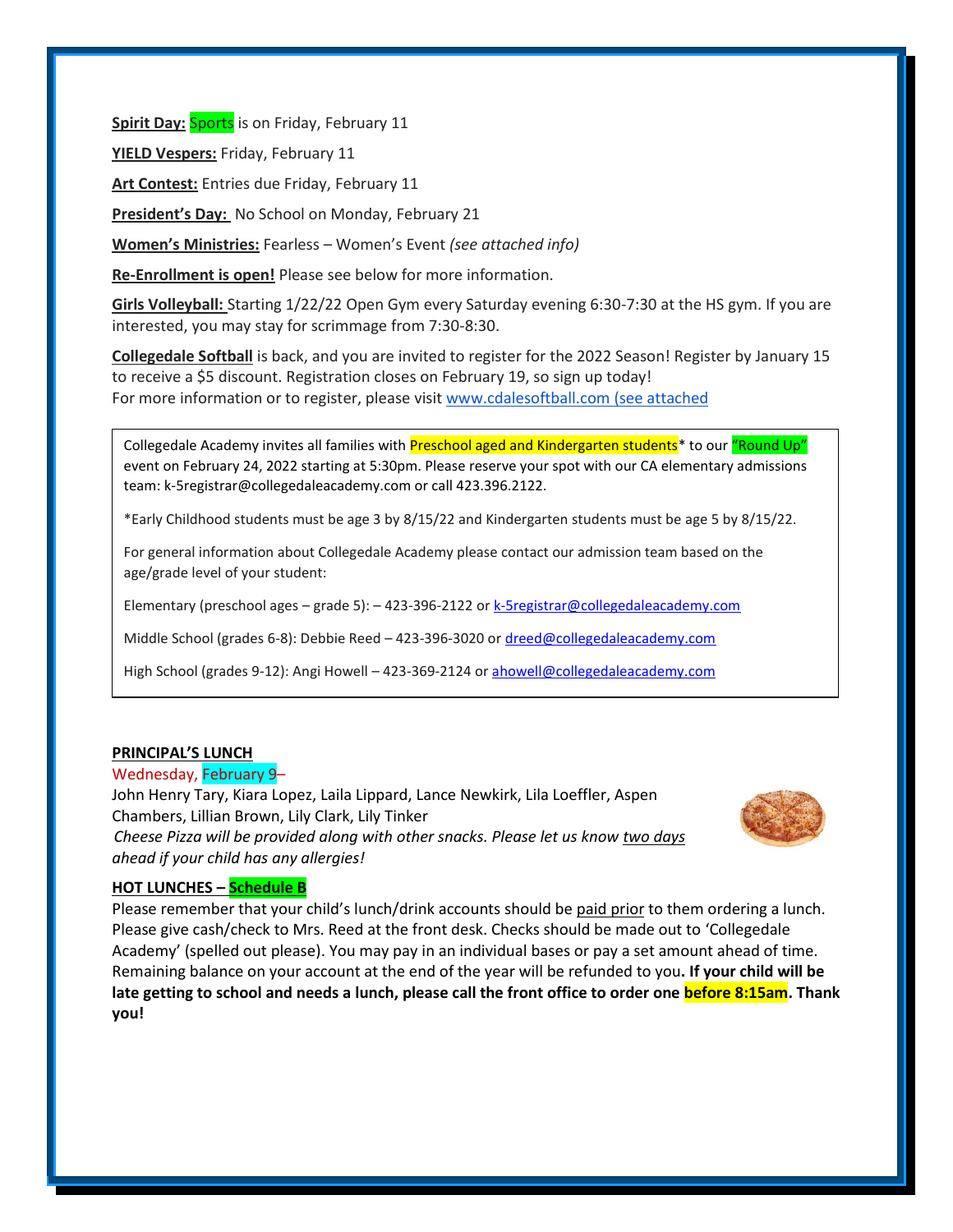Meal Schedule Week A: Monday – Hotdog  $&$  Fruit Tuesday – Bean Burritos & Fruit Wednesday – Pizza Thursday – Spaghetti w/Broccoli Friday – Hoagie w/cheese & Fruit



Meal Schedule Week B: Monday – Mac n Cheese / Nuggets Tuesday – Bean Burritos & Fruit Wednesday – Pizza Thursday – Fettuccine w/Broccoli Friday – Griller w/cheese & Fruit

Drink options: water bottle, 2% Milk, Orange Juice, Lemonade – every day, plus Chocolate Milk – Friday. Kim Lighthall is our Lunch Coordinator. You may email her at [klighthall@collegedaleacademy.com](mailto:klighthall@collegedaleacademy.com) for any lunch account information.

**Keep in mind that there is NO HOT LUNCH available when we have a 2-hour delay. Please have your child bring their own lunch. Thank you!**

# **ATHLETICS**

**Sports** – Coach Jeff Morris – [jmorris@collegedaleacademy.com](mailto:jmorris@collegedaleacademy.com)

[Basketball Girls' Team](https://www.collegedaleacademy.com/wp-content/uploads/2021/11/Basketball-Teams-Girls-1.pdf)

[Basketball Boys' Team](https://www.collegedaleacademy.com/wp-content/uploads/2021/11/Basketball-Teams-Boys.pdf) [Basketball Game Schedule](https://www.collegedaleacademy.com/wp-content/uploads/2021/11/2021-2022-Boys-and-Girls-Basketball-Schedule.pdf)

# **MUSIC**

**Caroliers and Handbells –** Holly Greer – [hgreer@collegedaleacademy.com](mailto:hgreer@collegedaleacademy.com)

**Orchestra –** Tami King – [tking@collegedaleacademy.com](mailto:tking@collegedaleacademy.com)

**Band –** Greg Lindquist - [glindquist@collegedaleacademy.com](mailto:glindquist@collegedaleacademy.com)

# **HOME & SCHOOL**

There will be valuable information and updates on the page throughout the year! **CA Car Magnets and Stickers** are available for purchase at the front office. Magnets: \$5.00; Stickers: \$2.00 (cash or check please)

# **Support Collegedale Academy when you shop at Amazon!**

Select Collegedale Academy as your Charitable Organization and earn cash for our school. AmazonSmile is available at [smile.amazon.com](https://smile.amazon.com/ref=smi_se_saas_lsmi_smi) on your web browser and can be activated in the Amazon Shopping app for iOS and Android phones. When you shop at AmazonSmile they will donate 0.5% of your eligible purchases to the charitable organization of your choice. You can choose from over one million organizations to support.

#### **BOX TOPS**

Support us by 'giving' online ([www.boxtops4education.com\)](http://www.boxtops4education.com/) or through their app by scanning your receipts. Our school highly benefits from this! Thank you!

# **CA MIDDLE ASSISTANT REGISTRAR**

Debbie Reed - **[dreed@collegedaleacademy.com](mailto:dreed@collegedaleacademy.com) Office Phone:** 423-396-3020

**School Closings**